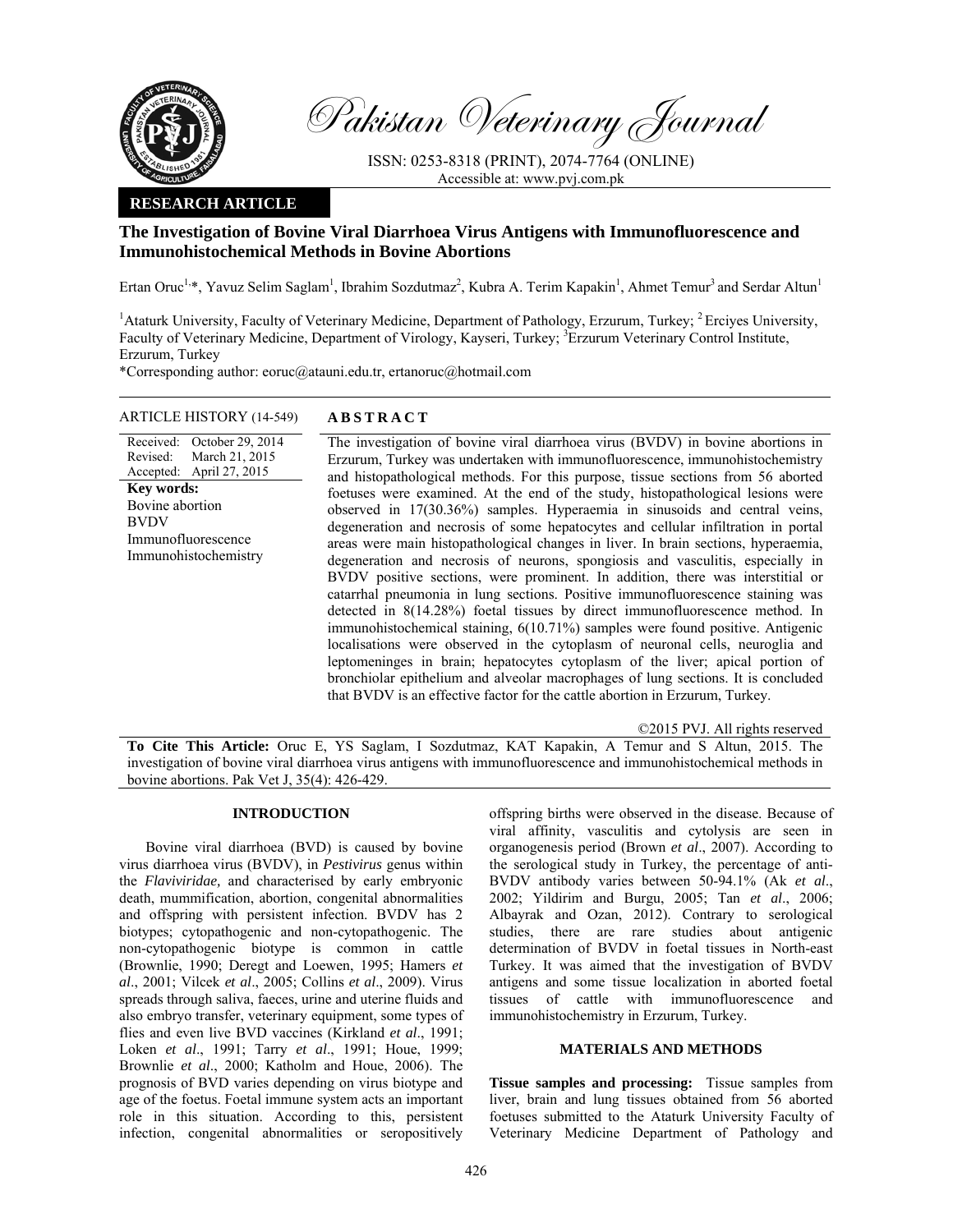Erzurum Veterinary Control Institute were used as study materials. Tissue samples were fixed in 10% buffered formalin solution. After the routine histopathology process, microtome sections in 5µm were prepared and stained with haematoxylin and eosin (HE).

**Immunofluorescence process:** A commercial test kit (ANTI-BVDV, PESTI, monoclonal antibody labelled with fluorescein isothiocyanate BIO 316, BIO-X Diagnostics, Belgium) was used according to the procedure. For this reason, paraffin sections in 3-4 µm were placed on lysinecoated slides and fixed in Paraformaldehyde (2% in PBS) and acetone solution (9 volumes of acetone and 1 volume of water) for 15 minutes, rinsed with PBS and incubated in PBS-Blue Evans for 1 hour. After washing in PBS, they were dried and mounted with mounting medium (glycerol, 9 volumes; PBS 1 volume). All slides were examined in florescence microscope (Carl Zeiss axioskop A1 with Colibri 2 led fluorescence attachment).

**Immunohistochemistry:** Paraffin sections in 3-4  $\mu$ m were taken on to lysine-coated slides. After deparaffinization and dehydration, immunohistochemical staining was performed according to the test procedure (EnVision TM FLEX system, Dako). Bovine Viral Diarrhoea Virus 55kDA glycoprotein, VMRD-D89 Mab, was used as the primary antibody according to the manufacturer's protocol. Histopathological and immunohistochemical slides were examined under the light microscopy (Olympus BX52 with DP72 camera attachment).

### **RESULTS**

**Histopathology:** Histopathological changes were observed in 17 of 56 (30.36%) foetuses. Different lesions were observed in the liver (17 foetuses) brain (9 foetuses) and lung (7 foetuses) sections. Hyperaemia, hydropic degeneration and necrosis (especially in periacinary and mid-zonal regions), dissociation, mononuclear cellular infiltration and fibrosis in portal areas were observed in liver sections (Fig. 1a). Severe hyperaemia in cerebrum and cerebellum (more severe in meninges in some sections) (Fig. 1b), oedema, vasculitis (Fig. 1c) and neuronal degeneration were observed in cerebral tissues. Besides, gliosis and status spongiosis were detected in some sections. Interstitial and catarrhal pneumonia were seen in 2 and 5 samples of lung, respectively. The rate of histopathological lesions in the brain, liver and lung tissue are presented in Table 1.

**Immunofluorescence:** Positive staining was observed in 8(14.28%) foetuses. All brain samples of 8 foetuses were positive. Positive staining was also observed in 3 livers of these 8 foetuses. Antigenic localization was scattered in these samples (Fig. 1d).

**Immuhistochemistry:** There was 10.71% positivity (in 6 foetuses) in immunohistocemical staining. All brain samples of 6 foetuses were positive. Similar to immunofluorescence staining, positive staining was also observed in 3 livers of these 6 foetuses. Antigenic localisations were observed in the cytoplasm of neuronal



**Fig. 1: a)** Degenerated and necrotic hepatocytes in periacinary and mid-zonal regions (arrow) and sinusoidal dilatations, **b)** Hyperaemia in cerebral meninges, **c)** Vasculitis in cerebral tissue (arrow) and **d)**  Immunofluorescence positivity in paraffin sections of cerebrum (arrows). ANTI-BVDV, PESTI, monoclonal antibody labelled with fluorescein isothicyanate; a-c: H & E staining. Original magnifications: X200 (a and c), X100 (b) and X400 (d).



**Fig. 2:** Antigenic localization of BVDV. a) Bronchiolar epithelium in lung (arrow) b) hepatocytes cytoplasms (arrow), c) meninges (arrows) and d) neural cells (arrows). BVDV 55kDA glycoprotein (VMRD-D89 Mab), Envision<sup>TM</sup> FLEX system. Magnifications:  $X400$  (a,b) and  $X200$  (c,d).

cells, neuroglia and leptomeninges in brain sections (Fig. 2c and 2d). Besides, antigenic localisation was detected in the cytoplasm of hepatocytes in liver tissue (Fig 2b) and apical portion of bronchiolar epithelium and alveolar macrophages of lung sections (Fig. 2a).

## **DISCUSSION**

The age of the foetus and virus biotype is two main factors for the course of BVD. Abortion, congenital abnormalities and immunocompetent calf births are seen depending on these factors (Brownlie *et al*., 2000). Congenitally abnormality was not observed in the present study. Submission of foetuses in the last trimester to our laboratories may be the reason for this situation.

The rate of antibody seropositivity in Turkey was reported as between 50-94 % (Ak *et al*., 2002; Okur *et al*., 2007). Yildirim and Burgu (2005) found antibody positivity as 76-82% in Erzurum province. In the antigen screening studies with ELISA or PCR in BVDV in Turkey, variable results were seen. Ak *et al.* (2002) found the percentage of antigen positivity as 13.46%. Tan *et al.* (2006) reported the percentage of antigen positivity as 4.9% in Aydin province. Similarly, Erturk *et al.* (2006)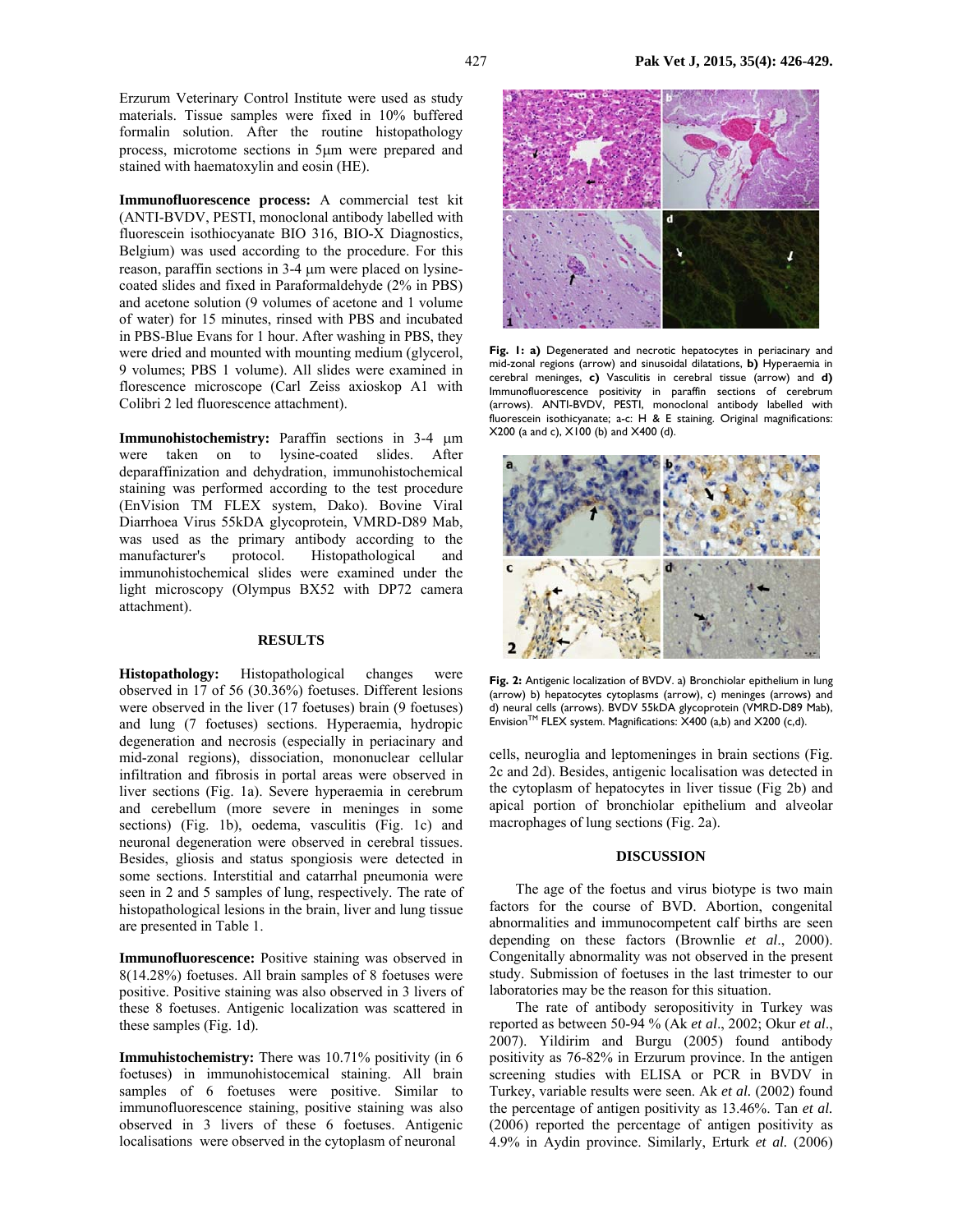| Table 1: Frequency of histopathological lesions in various organs of foetuses found aborted due of bovine viral diarrhea virus |  |  |  |  |  |  |
|--------------------------------------------------------------------------------------------------------------------------------|--|--|--|--|--|--|
|                                                                                                                                |  |  |  |  |  |  |

|                                                   | Number of all    | Percentage of all | Number of foetuses | Percentage of        |  |  |
|---------------------------------------------------|------------------|-------------------|--------------------|----------------------|--|--|
| Lesion                                            | aborted foetuses | aborted foetuses  | infected by BVDV   | foetuses infected by |  |  |
|                                                   | $(n=56)$         | $% (n=56)$        | $(n=8)*$           | BVDV % $(n=8)*$      |  |  |
| Cerebrum and cerebellum                           |                  |                   |                    |                      |  |  |
| Meningeal hyperaemia                              |                  | 16.07             |                    | 50                   |  |  |
| Cerebral hyperaemia                               |                  | 16.07             |                    | 50                   |  |  |
| Haemorrhage                                       |                  | 1.78              |                    | 12.5                 |  |  |
| <b>Vasculitis</b>                                 |                  | 7.14              |                    | 50                   |  |  |
| Perivascular cellular infiltration                |                  | 3.57              |                    | 12.5                 |  |  |
| <b>Gliosis</b>                                    |                  | 5.36              |                    | 12.5                 |  |  |
| Neuronal degeneration and necrosis                |                  | 5.36              |                    | 37.5                 |  |  |
| Status spongiosis                                 |                  | 5.36              |                    | 25                   |  |  |
| Liver                                             |                  |                   |                    |                      |  |  |
| Sinusoidal hyperaemia                             | 14               | 25                |                    | 75                   |  |  |
| Hydropic degeneration and necrosis of hepatocytes |                  | 14.29             |                    | 50                   |  |  |
| Periportal mononuclear cell infiltration          |                  | 5.36              |                    | 12.5                 |  |  |
| Periportal fibrosis                               |                  | 1.78              |                    | 0                    |  |  |
| Lung                                              |                  |                   |                    |                      |  |  |
| <b>Hyperaemia</b>                                 |                  | 8.93              |                    | 37.5                 |  |  |
| Catarrhal bronchopneumonia                        |                  | 8.93              |                    |                      |  |  |
| Interstitial pneumonia<br>.                       |                  | 3.57              | O                  |                      |  |  |

\*According to Immunofluorescence positivity.

reported this percentage as 3.61% in swap, defibrinated blood and lung samples. Albayrak and Ozan (2012) found nucleic acids of pestivirus as 73.6% and 91.9% of aborted calves and lambs, respectively. When compared to the previous bovine abortion study conducted in different provinces, the percentage of BVDV antigen positivity was found to be lower in our study. Animal movements, herd differences and probably test methods (serologic, molecular or immunohistochemistry) may be effective for these different results.

Histopathological lesion was detected in 17 foetuses of 56(30.36%) in our study. Hyperaemia within the sinusoids and central veins, degeneration and necrosis of some hepatocytes and cellular infiltrations in portal areas were the main histopathological changes in the liver. In brain sections, hyperaemia, degeneration and necrosis of neurons, spongiosis and vasculitis, especially in BVDV positive sections, were prominent. Besides, there was interstitial or catarrhal pneumonia in lung sections. Liver and lung findings have been accepted as nonspecific lesions and generally seen in aborted foetuses (Tuzcu *et al*., 2010; Tuzcu *et al*., 2011). As shown in table 1, liver lesions (hyperaemia within the sinusoids and central veins, degeneration and necrosis of some hepatocytes) were more detectable changes in all aborted foetuses. Besides, cerebral tissue changes (hyperaemia, degeneration and necrosis of neurons, and vasculitis) were more prominent in BVDV infected foetuses. According to our observations cerebral lesions such as vasculitis and neuronal degenerations were thought to be more specific lesions for BVD infection in the present study. The central nervous system, especially the cerebellum, has been known as the primary localization for BVDV (Montgomery *et al*., 2008; Atmaca *et al*., 2012). In our study, viral antigen was not demonstrated on the other 9 samples which were detected some histopathologic lesion. Other abortion factors may have been effective in this situation. Viral antigens were demonstrated in different tissues in many BVD studies. Fredriksen *et al*. (1999a) demonstrated BVDV antigens in foetal tissues as early as the 14th day after postinoculation of heifers at day 85-86 of gestation and investigated with genital organs of dams at days 7, 10,

14, 18 or 22 post-inoculation. They detected BVDV antigens in the mesenchymal cells and immature megakaryocytic-like cells. In another study (Fredriksen *et al*., 1999b), antigen localisation reported in peribronchial cells of lung, red pulp of spleen and crypt epithelium of intestine. Viral antigens were demonstrated thymus, heart, pancreas, placenta, ovarium, uterine, skin, sinusoids of spleen and mucosa of the digestive system in many studies (Odeo´n *et al*., 1999; Taniyama *et al*., 1999; Fredriksen *et al*., 1999a; Lam *et al*., 2007). Brain tissues have been reported as one of the main localization of BVDV antigens (Alkan *et al*., 2001). Montgomery (2007) demonstrated the BVDV antigen in neuron, astrocyte, oligodendrocyte, pericyte, macrophage and leptomeninges in each of the persistently infected eight calves. Similarly, Montgomery *et al*., (2008) detected viral antigen in the brain tissues of calves at 75 day of gestation after intranasally infection of some healthy heifers at 75 and 175 days of gestation. Finally, Atmaca *et al*. (2012) showed BVDV antigens in degenerated neuron and neuroglia cells of cerebellum and spinal cord. In our study, BVDV antigen was mostly demonstrated in tissues of the foetal brain (14.28 and 10.71% by Immunofluorescence and immunohistochemistry, respectively).

**Conclusion:** Positive staining was detected as 14.28 and 10.71% by direct immunofluorescence and<br>immunohistochemistry, respectively. Antigenic immunohistochemistry, respectively. Antigenic localisations were observed in the cytoplasm of neuronal cells, neuroglia and leptomeninges in brain; hepatocytes cytoplasm of the liver; apical portion of bronchiolar epithelium and alveolar macrophages of lung sections. Cerebral tissue changes such as hyperaemia, degeneration and necrosis of neurons, and vasculitis and liver lesions such as hyperaemia, degeneration and necrosis of hepatocytes were more prominent in BVDV infected foetuses.

**Acknowledgement:** The authors would like to thank Ataturk University for financial support (project number: 2011/22) and Dr. Orhan AKMAN for using fluorescence microscopy.